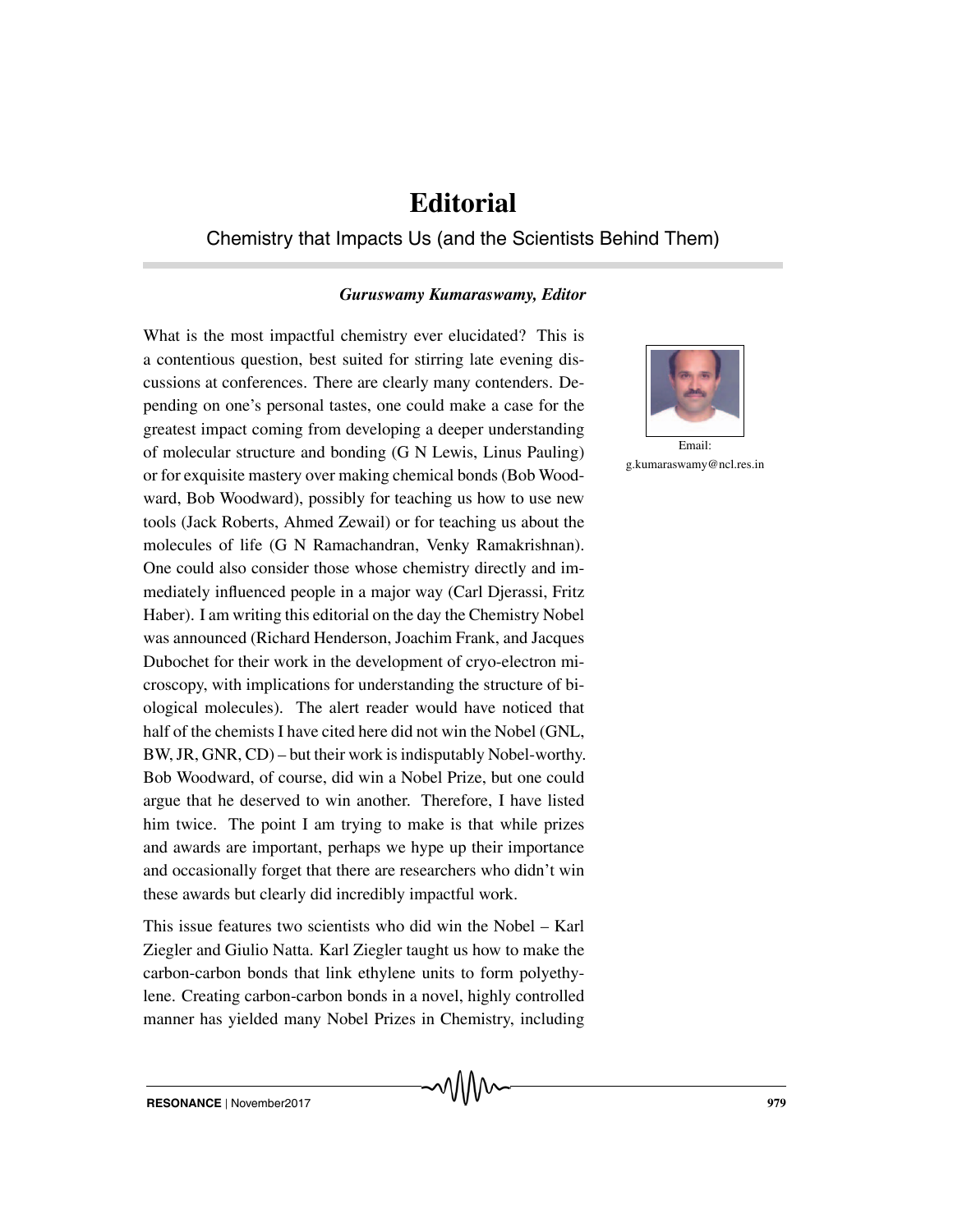## **EDITORIAL**

that to Karl Ziegler. Natta, on the other hand, was a structural chemist who understood the molecular structure of isotactic polypropylene and leveraged this knowledge to patent the polymerization of propylene to this wonderful polymer. The patents of Ziegler (on polyethylene) and Natta (on isotactic polypropylene) form the basis of today's staggeringly large polyolefin industry. About 70% of all polymers synthetically produced today are variants of polyethylene and polypropylene, and almost all of these are produced using advanced versions of the catalyst chemistry that was invented by Ziegler. The enormous importance of this chemistry was recognized immediately after its invention in the laboratory, and this process was scaled up and commercialized in the span of only a few years. Remarkably, commercial plants for polyethylene and polypropylene were set up before Ziegler and Natta received the Nobel. So, the story of this invention has everything – it has spectacular chemistry of carbon-carbon bond formation, it has beautiful structural stereochemistry, and it is the story of an amazing commercial success that continues to touch us every day, nearly 65 years after the first laboratory experiments.

The story of the invention of polyethylene and polypropylene is related by Prof. Swaminathan Sivaram who has a close personal connection to polyolefins. When a young Dr. Sivaram returned to India in the seventies, after a PhD with H C Brown (who won the Nobel Prize for boron chemistry) and after postdoctoral training in anionic polymerization with Joe Kennedy, he joined an Indian Petrochemicals Corporation Limited (IPCL) that was in the process of setting up the first polypropylene plant in the country. As part of the initial IPCL team, Dr. Sivaram liaised extensively with the company that Natta was associated with (Montecatini Edison), and worked in the laboratory with Natta's students and postdocs, who had invented this technology. The beauty of this chemistry and its staggering importance had a lasting impact on Prof. Sivaram that continues to this day. When I was convincing Prof. Sivaram to pen these biographies, he told me about a pilgrimage he made to Bergamo, where Natta rests today.